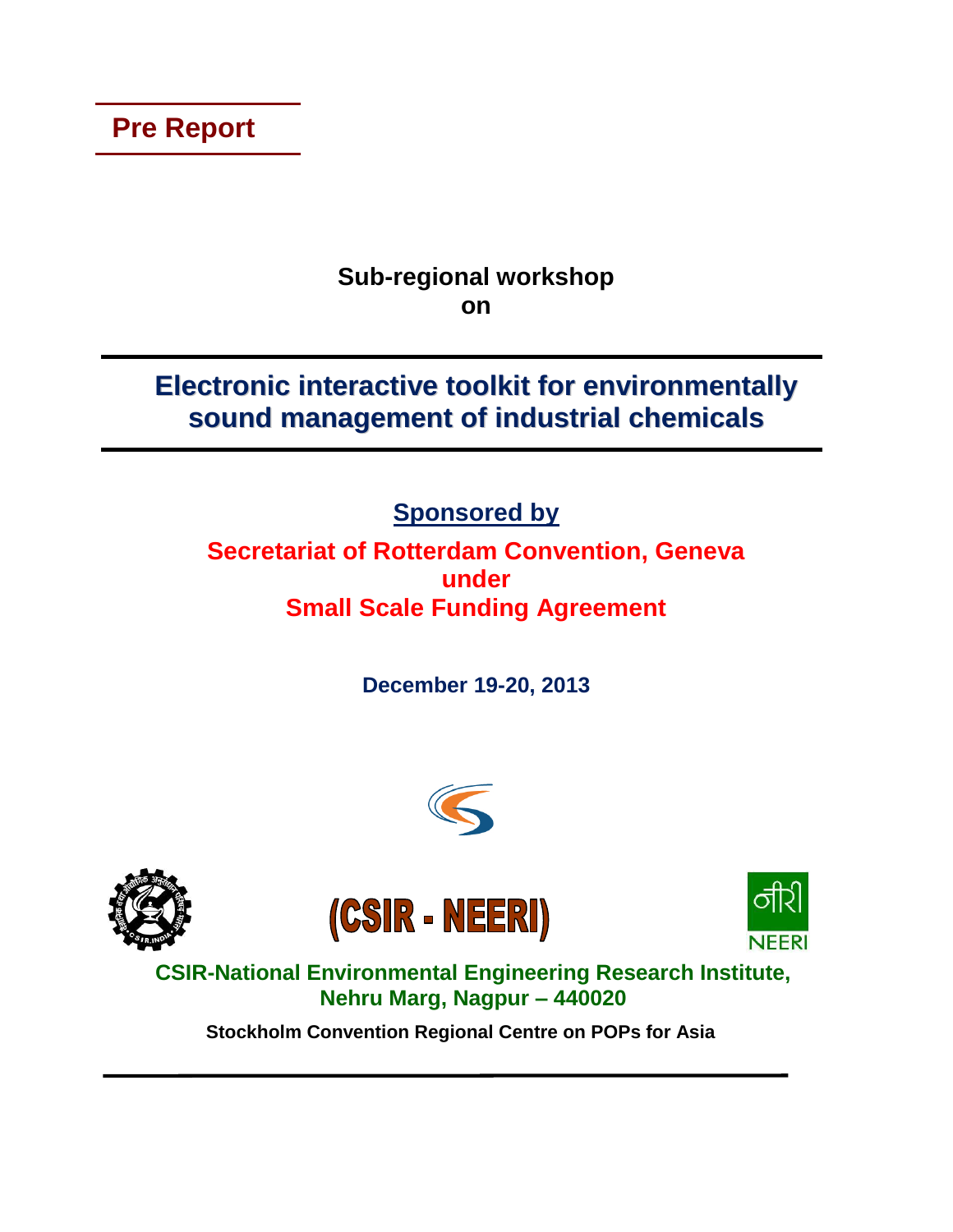#### **Introduction**

CSIR-NEERI was nominated as Stockholm Convention Regional Centre (SCRC) on POPs for Asia region in September, 2010 and has been endorsed as the Stockholm Convention Regional Centre for Capacity Building and Technology Transfer for Asia Region at COP-5 meeting held at Geneva, during April 25 – 29, 2011.

The main objective of SCRC is to serve different parties/countries in the Asia region in their capacity building, transfer of technologies related to persistent organic pollutants (POPs) and new POPs, raise awareness and promote environmentally sound management (ESM) of POPs and POPs contaminated sites in the region. The centre will also assist the parties of Asia region in fulfilling their obligations of the Stockholm Convention.

### **Background of the Project**

The project on *"Development of electronic interactive toolkit for environmentally sound management of industrial chemicals under the Rotterdam and Stockholm Conventions"* was awarded to CSIR-NEERI by the Secretariat of Rotterdam Convention (SRC), Geneva under the small scale funding agreement (SSFA) which included following objectives;

- a) Development of an electronic interactive tool to assist developing countries in setting up an industrial chemicals management system. This electronic interactive tool will provide:
	- Provide accurate and consolidate information so as to assist developing countries in responding to their related obligations under the Rotterdam and Stockholm Conventions;
	- Provide information of existing international standards and best practices such as the Globally Harmonized System of Classification and Labeling of Chemicals (GHS);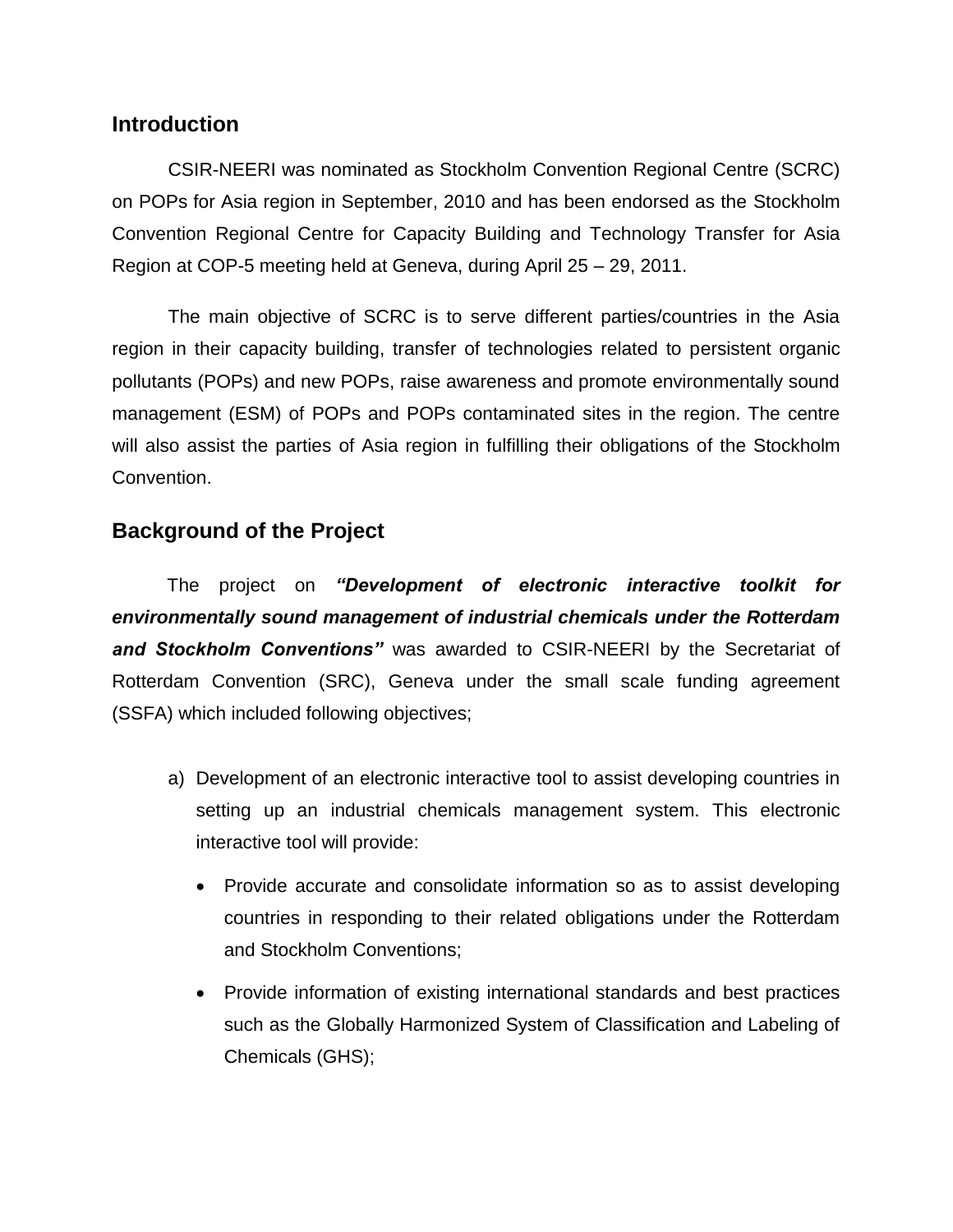- Provide a step-by-step tailored and modular approach that covers basic, intermediate and advance aspects for the management of industrial chemicals.
- Serve as a one stop shop for the identification of best practices by providing guidance and training materials for the setting up of an industrial chemicals management system.
- Be available for distribution through a memory stick, DVD or CD-ROM, so as to allow ready access independently of internet connectivity.
- Take into account the approach and methodology developed with the IOMC Toolbox for decision-making in chemicals management [\(http://iomctoolbox.oecd.org\)](http://iomctoolbox.oecd.org/).
- Take into consideration the approach and methodology developed on the Draft guidance on socio-economic assessment for national implementation plan development and implementation under the Stockholm **Convention** (Decision tree: [http://chm.pops.int/Implementation/NIPs/Guidance/Guidanceoncalculation](http://chm.pops.int/Implementation/NIPs/Guidance/Guidanceoncalculationofactionplancosts/tabid/3167/Default.aspx) [ofactionplancosts/tabid/3167/Default.aspx\)](http://chm.pops.int/Implementation/NIPs/Guidance/Guidanceoncalculationofactionplancosts/tabid/3167/Default.aspx).
- b) Design, organize and implement the sub-regional workshop on industrial chemicals with decision makers and national stakeholders from a minimum of 3 and a maximum of 6 countries in the region and, based on the feedback provided in the workshop, adapt the interactive tool accordingly.

The memorandum of understanding (MoU) was signed between CSIR-NEERI and Secretariat of Rotterdam Convention (SRC) in the third week of November 2013. As per the MoU, CSIR-NEERI had to develop an electronic interactive toolkit on industrial chemical management and organize the sub-regional workshop within a very limited timeframe which needs effective execution of the project objectives and efficient team work. The challenge was accepted by CSIR-NEERI and the objectives of the project were accomplished efficiently and effectively wherein, a sub-regional workshop was organized in which the draft version of the toolkit was discussed in detail.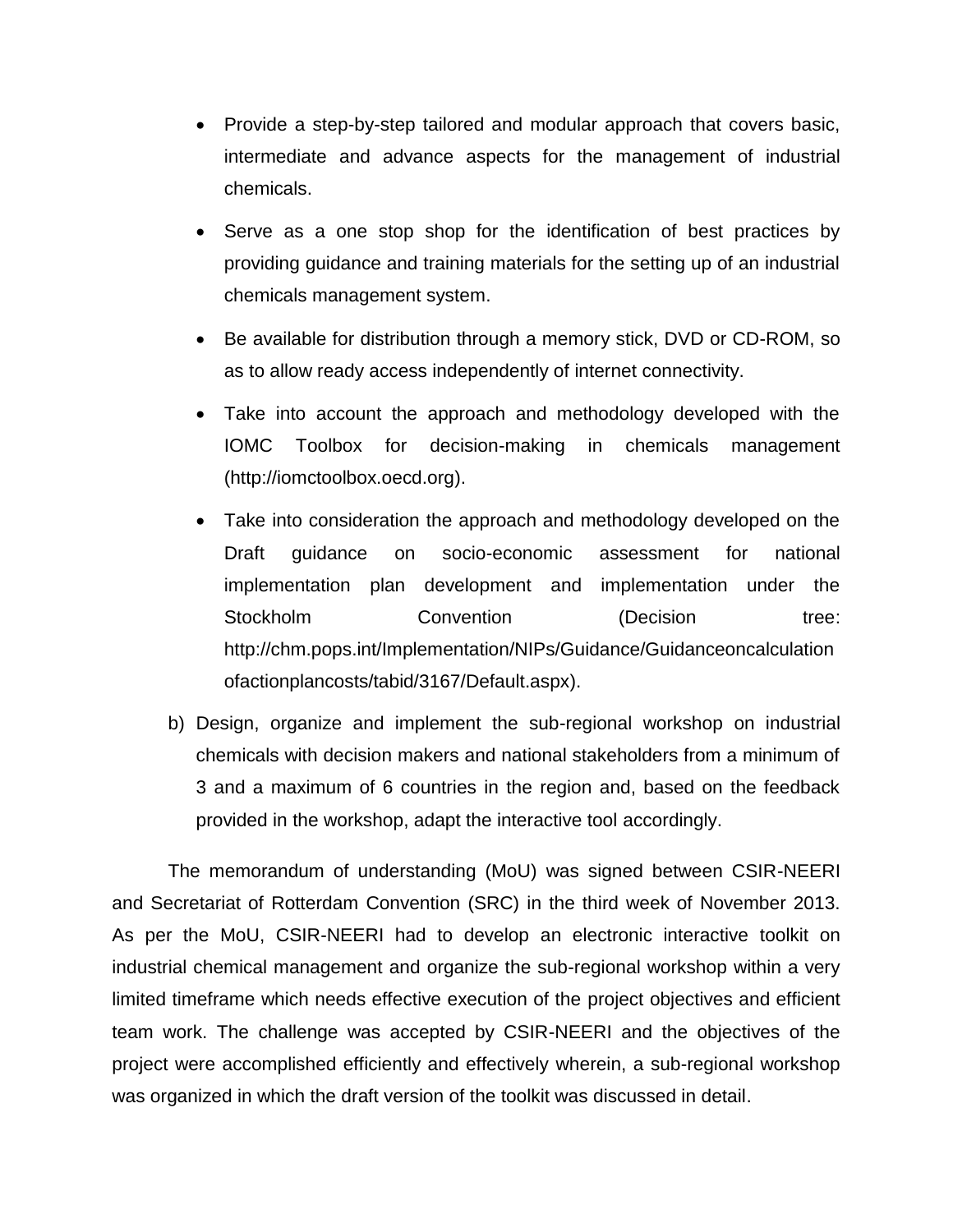#### **Scope of the project**

At present, most countries have well developed regulatory frameworks for the management of pesticides; however, industrial chemicals are not so well managed. National authorities have little information on the amounts of industrial chemicals traded and used and also lack knowledge of the adverse environmental and human health impacts linked with the improper management of these chemicals. The effective implementation of the Rotterdam and Stockholm conventions is predicated on a framework for the sound management of industrial chemicals at the national level. Countries have stressed the importance of technical assistance to enable them manage industrial chemicals effectively and thus meet their obligations under these conventions. One of the specific mandates for the Secretariat of the Rotterdam Convention is to support the development of industrial chemicals management schemes for developing countries. This project will provide sufficient information and understanding to the national/regional stakeholders on the effective implementation of the Rotterdam and Stockholm Conventions on a framework for the sound management of industrial chemicals through the development of electronic interactive toolkit. The major objective under this project is the strengthening of the capacity of countries to manage industrial chemicals at all stages of their lifecycle leading to the protection of human health and the environment from the adverse effects of these chemicals. Considering the importance of environmentally sound management of industrial chemicals, an electronic interactive toolkit is prepared which will provide sufficient information and understanding to the national/regional stakeholders on the effective implementation of the Rotterdam and Stockholm Conventions on a framework for the sound management of industrial chemicals. This toolkit is aimed for the strengthening of the capacity of countries to manage industrial chemicals at all stages of their lifecycle leading to the protection of human health and the environment from the adverse effects of these chemicals.The knowledge acquired through this toolkit will support the countries to meet their obligations under Rotterdam and Stockholm Conventions.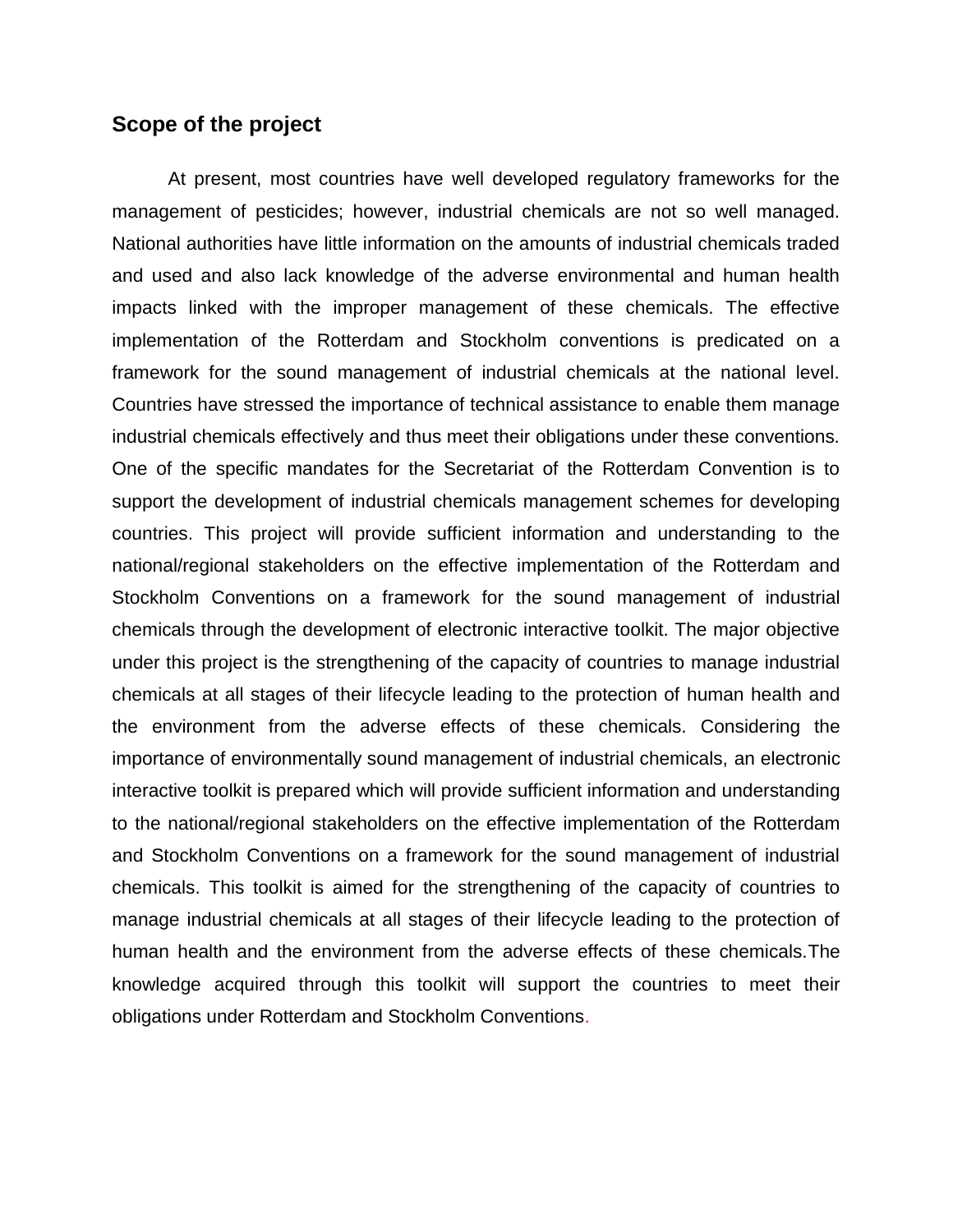#### **Structure of the Workshop**

To achieve the objectives of the project, CSIR-NEERI organized a two day workshop on *"Electronic interactive toolkit for environmentally sound management of industrial chemicals"* during December 19-20, 2013. This workshop served as a platform to gather and share the information with respect to management of industrial chemicals especially pertaining to Rotterdam and Stockholm Conventions, management strategy followed in India and abroad. National participants from various agencies viz. Central Pollution Control Board, various State Pollution Control Boards, Indian Chemical Council, NGOs and International participants from **Nepal, Sri Lanka** and **Vietnam** attended the workshop. The workshop was inaugurated with the welcome address by Dr. S. R. Wate, Director, CSIR-NEERI which was followed by a presentation on various activities of SCRC by Dr. Asha A. Juwarkar, Chief Scientist and Head, Eco-System Division and Organizer of the workshop. The workshop covered various lectures by experts followed by working group exercises by participants to share their views and knowledge gained by them on various aspects of industrial chemicals management. Different aspects of industrial chemicals management covered during the workshop include introduction to Stockholm and Rotterdam Conventions; industry perspective to chemical management; scope of environmentally sound management of industrial chemicals; globally harmonized system for labelling and classification of all chemicals etc. The draft electronic interactive toolkit was also presented during the workshop to get the feedback from the participants. Extensive discussions among the participants on the draft toolkit resulted in many valuable suggestions which will be highly beneficial in finalizing the toolkit. The draft toolkit was highly appreciated by the participants and they opined that CSIR-NEERI is efficient enough to undertake such works in short time span. Lab visit was organized to demonstrate various facilities available at CSIR-NEERI for analysis of different pollutants in various environmental matrices. The agenda of the workshop is enclosed as **Annexure-I.**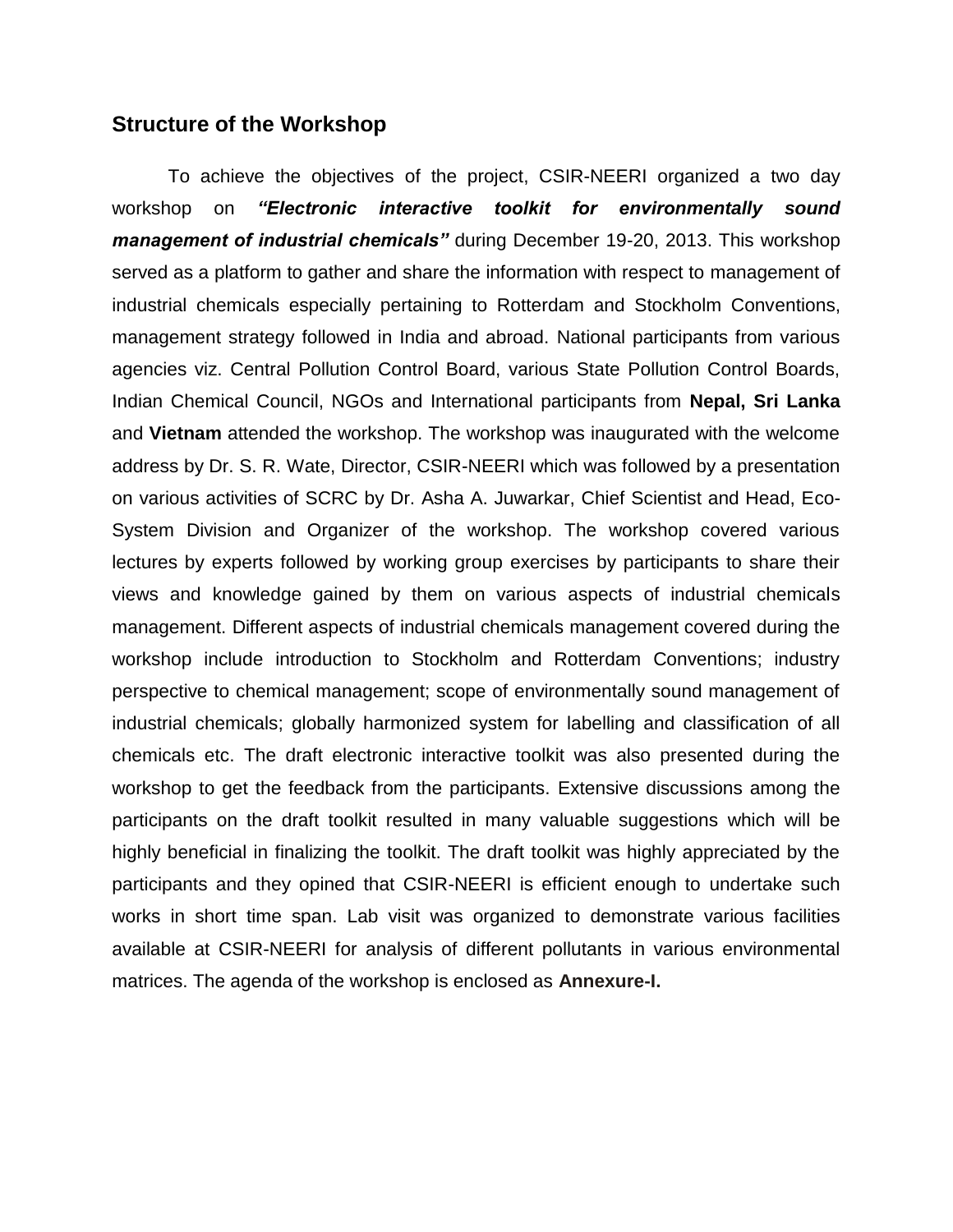

*Dr. S. R. Wate, Director, CSIR-NEERI, delivering welcome address of workshop*

#### **Discussions and Recommendations**

Extensive interaction and discussion among the participants and experts on various aspects of the draft toolkit and industrial chemical management was the highlight of the workshop. At each step of the toolkit and presentations, lively and active discussions were made in which many suggestions and recommendations were received to improve the quality of the toolkit. The discussions included topics related to various management practices of industrial chemicals as well as recommendations to enhance the quality of the toolkit. For example, during the presentation on scope of ESM of chemicals, a participant from Vietnam informed about the about the licensing and training of personals involved in transportation of chemicals. Also, an industry representative discussed that the approach for chemical management should start from bottom to top for effective implementation. Representatives from Nepal and Sri Lanka informed the participants about the post NIP activities and chemical management rules in their respective countries.

Various comments and suggestions on the draft toolkit were received such as, the first and a foremost suggestion received from all the participants was the correction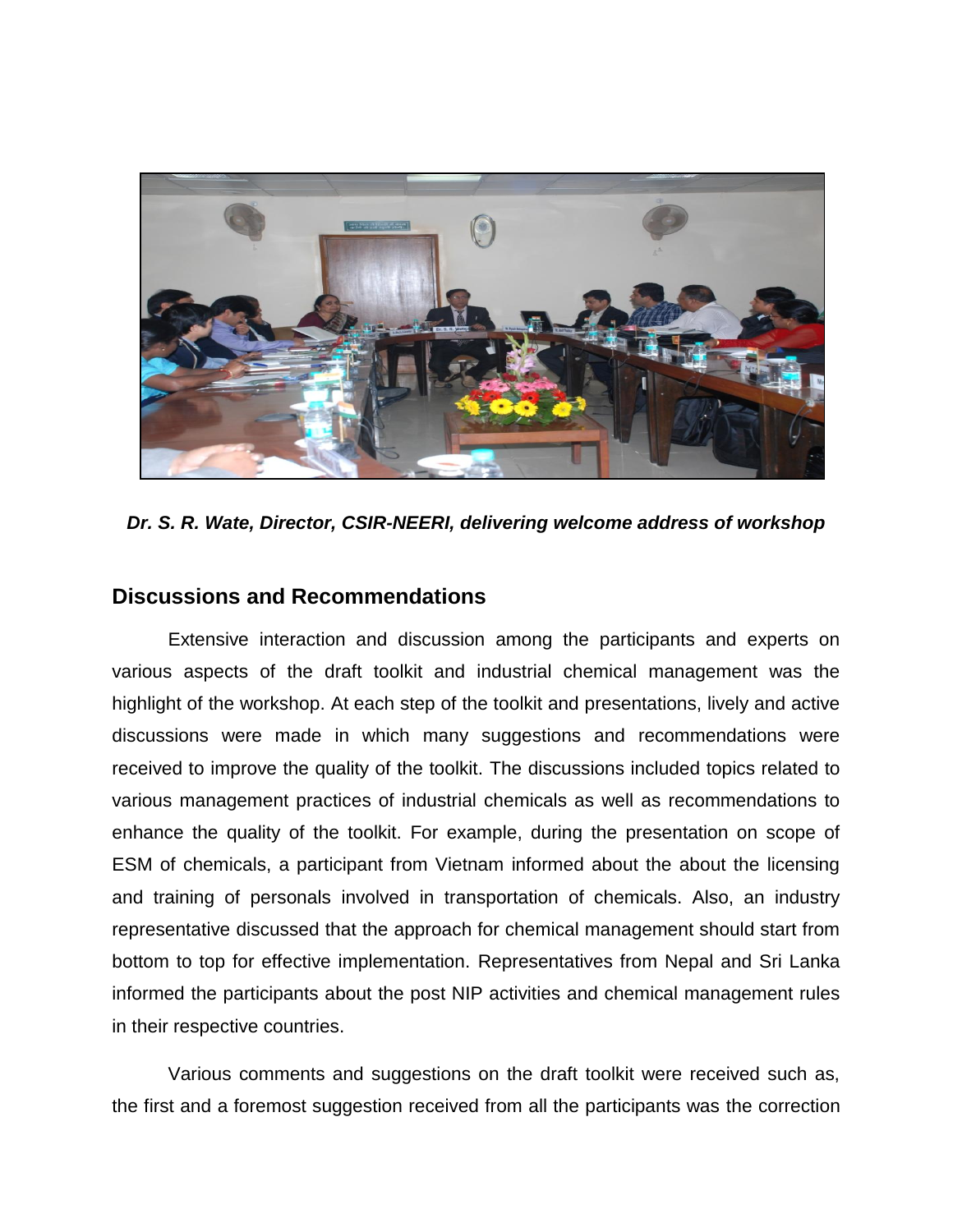in the title of the toolkit so that its objectives should be clearly defined. All the participants were of agreement that the title of the toolkit should be "*Electronic interactive toolkit for environmentally sound management of industrial chemicals covered under Rotterdam and Stockholm Conventions*". Sri Lankan representative suggested to link awareness materials/brochures to the toolkit so as to make it more informative. Similarly, many other suggestions to make it attractive and easy to use were received from the participants.



#### *Workshop participants and CSIR-NEERI team*

The workshop was concluded on December 20, 2013. The workshop demonstrated an effective gathering of the relevant stakeholders with extensive interaction among the participants. The workshop was greatly appreciated by the participants and they requested to organize more such training programme in future.

Overall, the workshop was extremely effective and successful which strengthened the centre to conduct more such programmes in this field.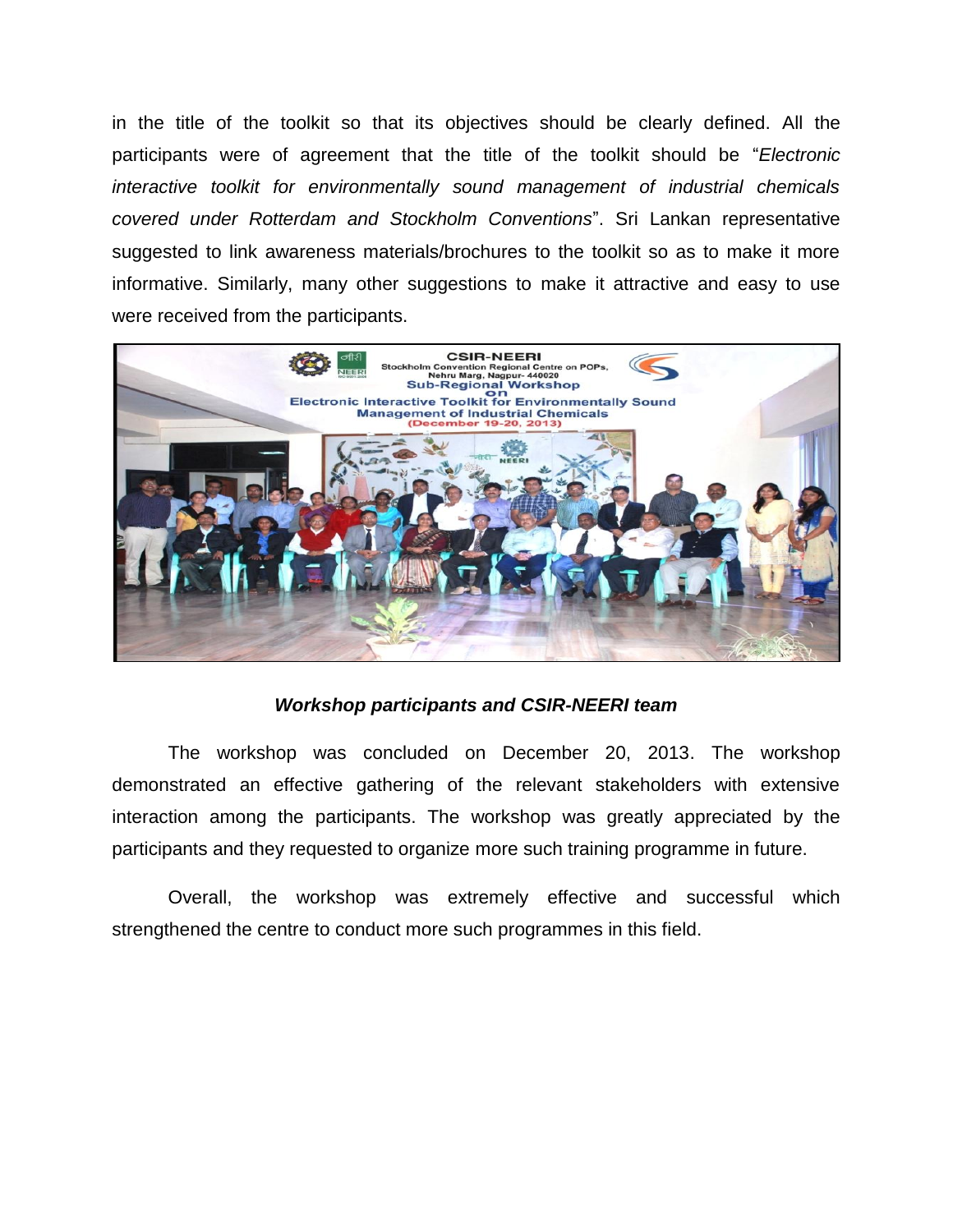# **Annexure - I**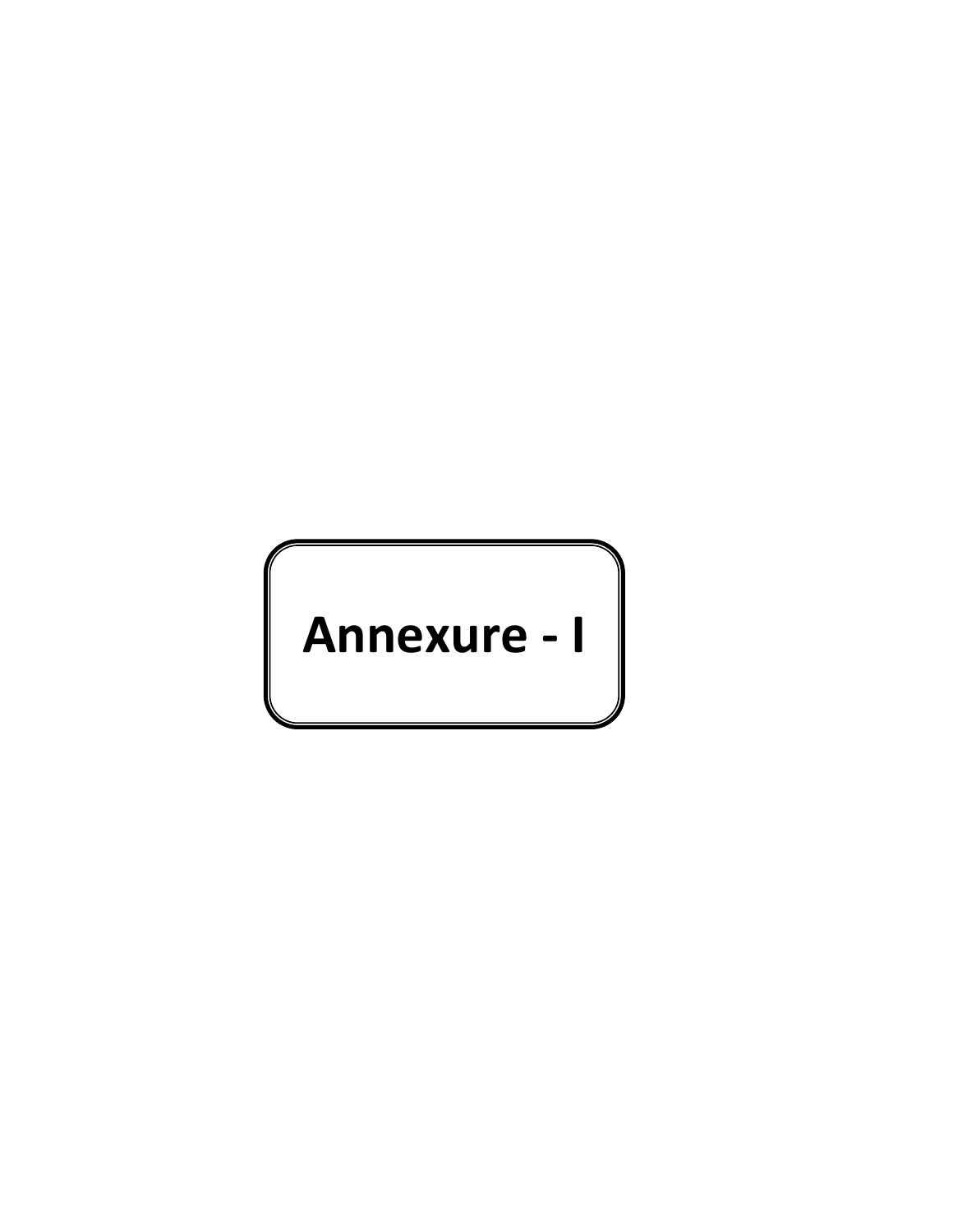

## **Date: December 19, 2013 CSIR-NEERI, Nagpur**

| <b>Time</b>       | <b>Lecture/Presentation</b>                                                                                           | <b>Speaker</b>                                    |
|-------------------|-----------------------------------------------------------------------------------------------------------------------|---------------------------------------------------|
| 10:00-11:15 hrs   | <b>Welcome Address</b>                                                                                                | Dr. S. R. Wate, Director,<br>CSIR-NEERI, Nagpur   |
|                   | Introduction to the Workshop                                                                                          |                                                   |
|                   | Introduction to Stockholm Convention<br>Regional Centre, India                                                        | Dr. Asha A. Juwarkar,<br><b>CSIR-NEERI</b>        |
| 11:15-11:30 hrs   | <b>Tea/Coffee Break</b>                                                                                               |                                                   |
| 11:30-13:00 hrs   | Introduction to Stockholm and Rotterdam<br>Conventions                                                                | Mr. Piyush Mohapatra,<br><b>Toxics Link</b>       |
|                   | Management of chemicals: Industry<br>Perspective                                                                      | Mr. S. Ganesan, Indian<br><b>Chemical Council</b> |
| 13:00-14:00 hrs   | <b>Lunch Break (CSIR-NEERI Guest House)</b>                                                                           |                                                   |
|                   |                                                                                                                       |                                                   |
| 14:00-16:00 hrs   | Introduction to the electronic interactive<br>toolkit for environmentally sound<br>management of industrial chemicals | Mrs. Rashmi R. Misra,<br><b>CSIR-NEERI</b>        |
|                   | Guidance to use of electronic interactive<br>toolkit (online and offline)                                             | Mr. Dinesh Lingote, CSIR-<br><b>NEERI</b>         |
| 16:00-16:15 hrs   | <b>Tea/Coffee Break</b>                                                                                               |                                                   |
| 16:15-17:30 hrs   | Globally harmonized System for<br>Classification and Labeling of all<br>Chemicals (GHS)                               | Mr. Jitendra K. Sharma,<br><b>CSIR-NEERI</b>      |
|                   | Interactive session                                                                                                   |                                                   |
| 20:00 hrs onwards | <b>Reception Dinner (CSIR-NEERI Guest House)</b>                                                                      |                                                   |